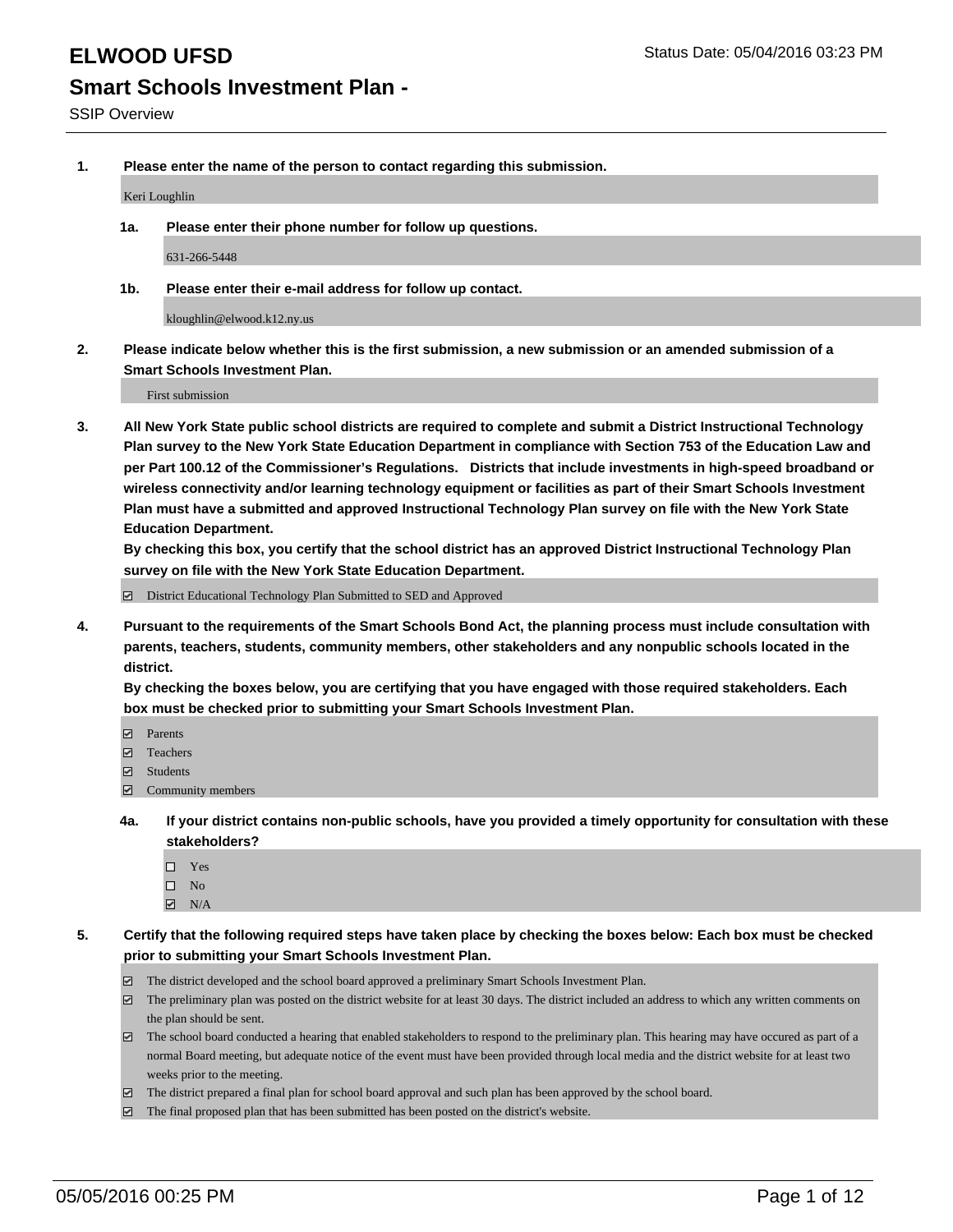SSIP Overview

**5a. Please upload the proposed Smart Schools Investment Plan (SSIP) that was posted on the district's website. Note that this should be different than your recently submitted Educational Technology Survey. The Final SSIP, as approved by the School Board, should also be posted on the website and remain there during the course of the projects contained therein.**

Investment plan - 1st submission final.pdf

**6. Please enter an estimate of the total number of students and staff that will benefit from this Smart Schools Investment Plan based on the cumulative projects submitted to date.**

3,000

**7. An LEA/School District may partner with one or more other LEA/School Districts to form a consortium to pool Smart Schools Bond Act funds for a project that meets all other Smart School Bond Act requirements. Each school district participating in the consortium will need to file an approved Smart Schools Investment Plan for the project and submit a signed Memorandum of Understanding that sets forth the details of the consortium including the roles of each respective district.**

 $\Box$  The district plans to participate in a consortium to partner with other school district(s) to implement a Smart Schools project.

**8. Please enter the name and 6-digit SED Code for each LEA/School District participating in the Consortium.**

| <b>Partner LEA/District</b> | <b>ISED BEDS Code</b> |
|-----------------------------|-----------------------|
| (No Response)               | (No Response)         |

**9. Please upload a signed Memorandum of Understanding with all of the participating Consortium partners.**

(No Response)

**10. Your district's Smart Schools Bond Act Allocation is:**

\$1,178,161

**11. Enter the budget sub-allocations by category that you are submitting for approval at this time. If you are not budgeting SSBA funds for a category, please enter 0 (zero.) If the value entered is \$0, you will not be required to complete that survey question.**

|                                       | Sub-<br>Allocations |
|---------------------------------------|---------------------|
| <b>School Connectivity</b>            | 92,598              |
| Connectivity Projects for Communities | $\Omega$            |
| <b>Classroom Technology</b>           | 0                   |
| Pre-Kindergarten Classrooms           | 0                   |
| Replace Transportable Classrooms      | 0                   |
| High-Tech Security Features           | 367,993             |
| <b>Totals:</b>                        | 460,591.00          |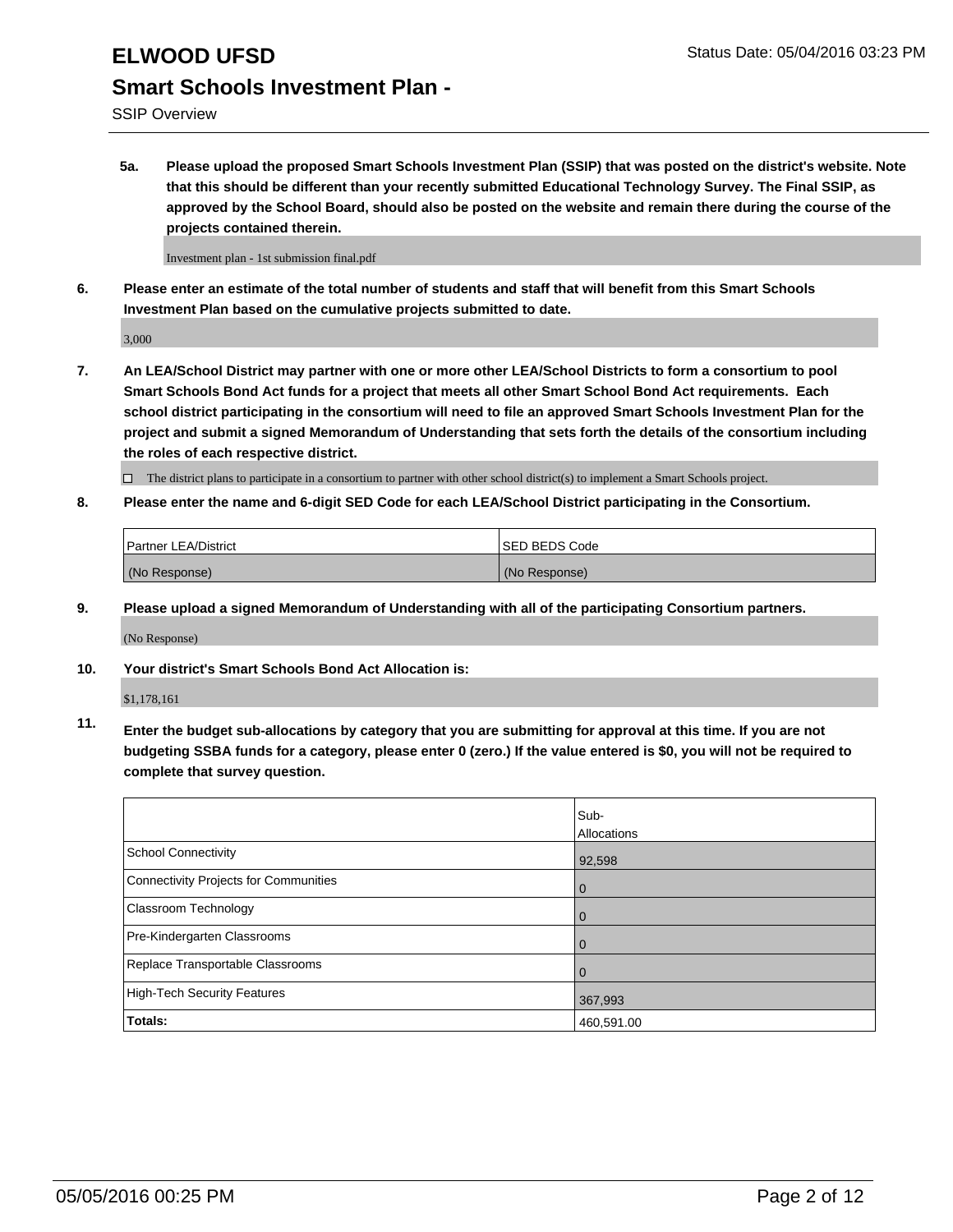School Connectivity

- **1. In order for students and faculty to receive the maximum benefit from the technology made available under the Smart Schools Bond Act, their school buildings must possess sufficient connectivity infrastructure to ensure that devices can be used during the school day. Smart Schools Investment Plans must demonstrate that:**
	- **sufficient infrastructure that meets the Federal Communications Commission's 100 Mbps per 1,000 students standard currently exists in the buildings where new devices will be deployed, or**
	- **is a planned use of a portion of Smart Schools Bond Act funds, or**
	- **is under development through another funding source.**

**Smart Schools Bond Act funds used for technology infrastructure or classroom technology investments must increase the number of school buildings that meet or exceed the minimum speed standard of 100 Mbps per 1,000 students and staff within 12 months. This standard may be met on either a contracted 24/7 firm service or a "burstable" capability. If the standard is met under the burstable criteria, it must be:**

**1. Specifically codified in a service contract with a provider, and**

**2. Guaranteed to be available to all students and devices as needed, particularly during periods of high demand, such as computer-based testing (CBT) periods.**

**Please describe how your district already meets or is planning to meet this standard within 12 months of plan submission.**

With the mobile computing devices increasing dramatically, internal cross building connection speeds need to be upgraded. Switch hardware upgrades will need to be purchased specifically for the following switch closet locations: MS 207, MS Science, HS MDF, HS Fan Room, Boyd MDF, Boyd Book Room and Boyd Room 116.

The following cross building switch closet copper cabling will need to be upgraded to fiber optic media. MS Guidance IDF (intermediate distribution frame) HS Library IDF Harley Custodial Closet IDF

- **1a. If a district believes that it will be impossible to meet this standard within 12 months, it may apply for a waiver of this requirement, as described on the Smart Schools website. The waiver must be filed and approved by SED prior to submitting this survey.**
	- $\overline{\phantom{a}}$ By checking this box, you are certifying that the school district has an approved waiver of this requirement on file with the New York State Education Department.

# **2. Connectivity Speed Calculator (Required)**

|                         | l Number of<br>Students | Multiply by<br>100 Kbps | Divide by 1000 Current Speed<br>to Convert to<br>Required<br> Speed in Mb | lin Mb | <b>Expected</b><br>Speed to be<br>Attained Within   Required<br>12 Months | Expected Date<br><b>When</b><br>Speed Will be<br>Met |
|-------------------------|-------------------------|-------------------------|---------------------------------------------------------------------------|--------|---------------------------------------------------------------------------|------------------------------------------------------|
| <b>Calculated Speed</b> | 2.060                   | 100                     | 206                                                                       | 200    | 200                                                                       | 09012017                                             |

### **3. Briefly describe how you intend to use Smart Schools Bond Act funds for high-speed broadband and/or wireless connectivity projects in school buildings.**

• As per the assessment completed for the district technology plan the need for additional wireless access points are needed for high density internet access in all instructional spaces. The district is continuously growing with wireless devices being used for instructional purposes; however our teaching staff is limited in the use of such devices to certain classrooms throughout the district as a result of insufficient wireless access points. Our plan timeline is to continuously increase the number of mobile learning devices and to continue the initiative of the one-to-one devices for our students in grades 6-8. The action item that comes from this mission is to enhance our wireless network.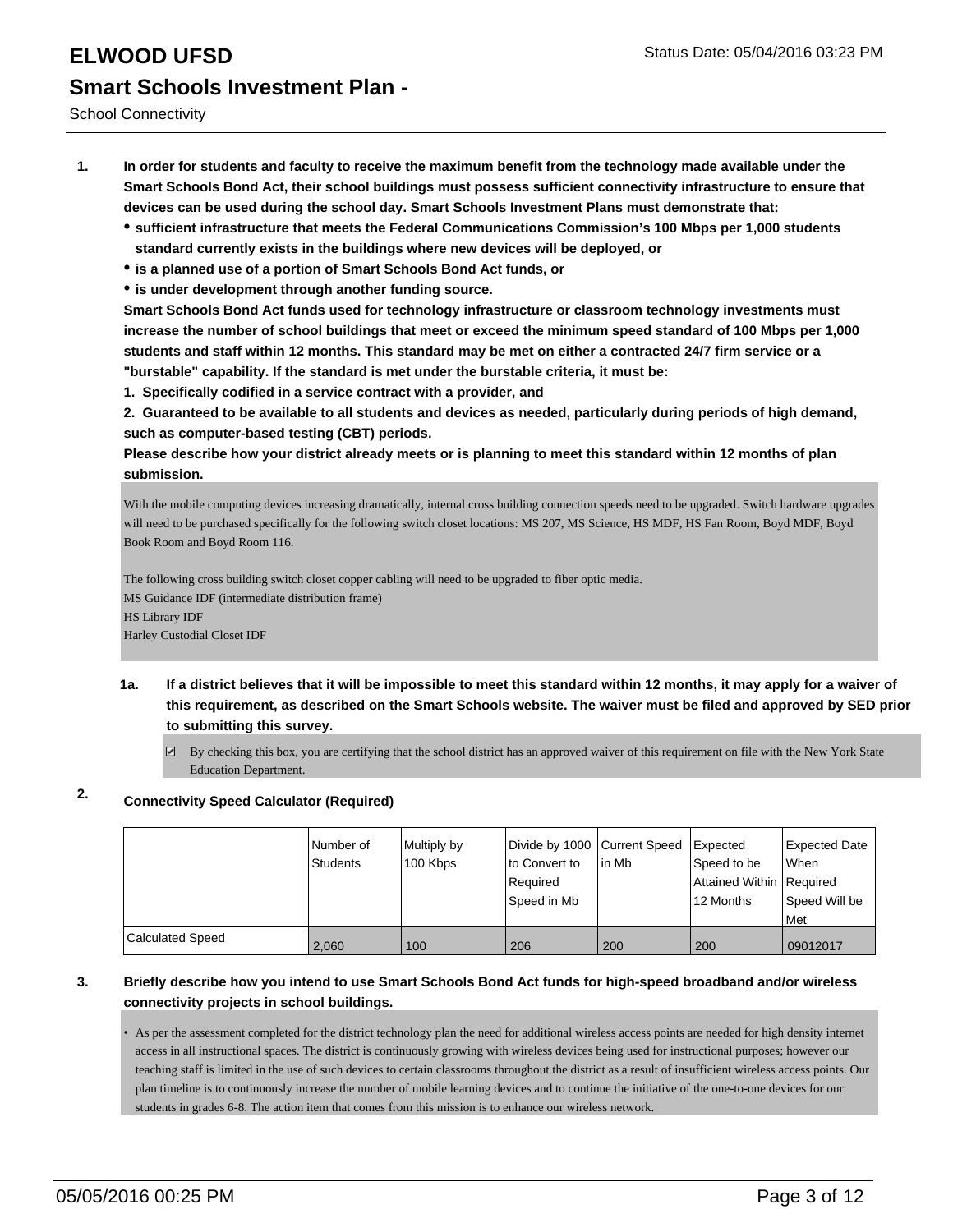School Connectivity

**4. Briefly describe the linkage between the district's District Instructional Technology Plan and the proposed projects. (There should be a link between your response to this question and your response to Question 1 in Part E. Curriculum and Instruction "What are the district's plans to use digital connectivity and technology to improve teaching and learning?)**

As stated in the Districts Technology Plan the intent of the district is to utilize technology through a students' educational experience to promote information and communication skills, develop critical thinking, problem solving, and decision making skills, and improve personal and workplace productivity skills. Students utilize various digital tools to conduct research both inside and out of the classroom. The district has supported this research by taking the initiative of the one-to-one devices along with bring your own device support. The students utilize Chromebooks to communicate and collaborate with each while in the classroom or outside the building. The teaching staff has been utilizing Google for various teaching methods and as a tool to reach out to the students in the environment they are used to working in.

The districts approved Technology Plan provides a vision for high quality learning to be available to all of Elwood's classrooms. In order to continue on the path of the vision of the district the one-to-one devices are being phased in throughout the district and in order to support these devices we are in need of increased school connectivity via wireless access points in all buildings for all children.

**5. If the district wishes to have students and staff access the Internet from wireless devices within the school building, or in close proximity to it, it must first ensure that it has a robust Wi-Fi network in place that has sufficient bandwidth to meet user demand.**

#### **Please describe how you have quantified this demand and how you plan to meet this demand.**

Purchase of additional wireless access points to accommodate the district's one to one computing initiative. To meet the need of high density device counts, our goal is to purchase and install one wireless access point in each classroom. The industry recommendation for the number of devices supported per wireless access point is 30. This takes into account multimedia web content which constitutes many instructional resources and the overall trend of online content.

**6. As indicated on Page 5 of the guidance, the Office of Facilities Planning will have to conduct a preliminary review of all capital projects, including connectivity projects.**

| Project Number  |  |
|-----------------|--|
| 580401027999003 |  |
|                 |  |

**7. Certain high-tech security and connectivity infrastructure projects may be eligible for an expedited review process as determined by the Office of Facilities Planning.**

**Was your project deemed eligible for streamlined review?**

No

**8. Include the name and license number of the architect or engineer of record.**

| Name                       | License Number |
|----------------------------|----------------|
| Burton Burnhardt and Smith | 12306          |

**9. If you are submitting an allocation for School Connectivity complete this table. Note that the calculated Total at the bottom of the table must equal the Total allocation for this category that you entered in the SSIP Overview overall budget.**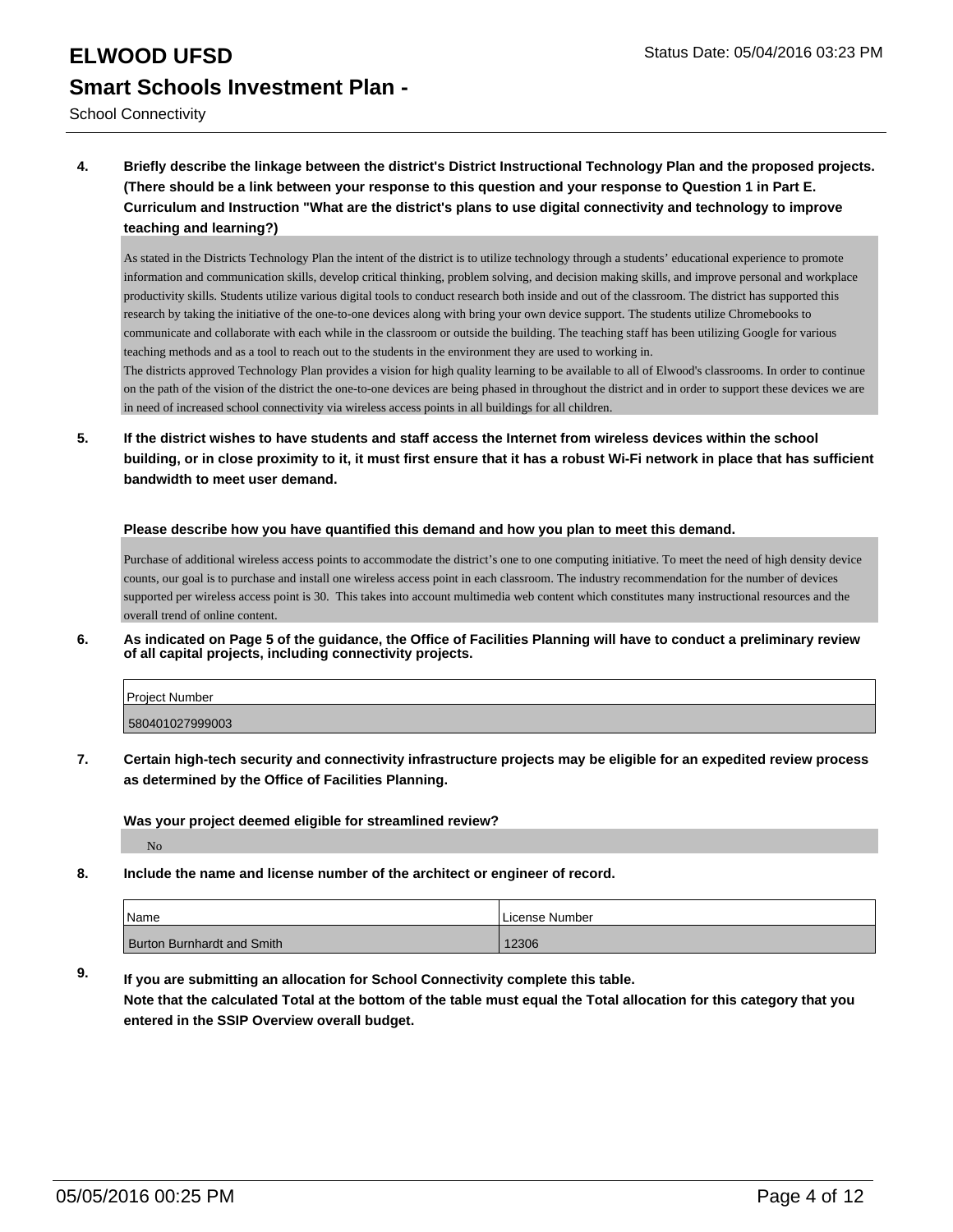School Connectivity

|                                            | Sub-          |
|--------------------------------------------|---------------|
|                                            | Allocation    |
| Network/Access Costs                       | (No Response) |
| <b>Outside Plant Costs</b>                 | (No Response) |
| School Internal Connections and Components | 65,240        |
| Professional Services                      | 27,358        |
| Testing                                    | (No Response) |
| <b>Other Upfront Costs</b>                 | (No Response) |
| <b>Other Costs</b>                         | (No Response) |
| Totals:                                    | 92,598.00     |

| Select the allowable expenditure | Item to be purchased | Quantity      | Cost per Item | <b>Total Cost</b> |
|----------------------------------|----------------------|---------------|---------------|-------------------|
| type.                            |                      |               |               |                   |
| Repeat to add another item under |                      |               |               |                   |
| each type.                       |                      |               |               |                   |
| (No Response)                    | (No Response)        | (No Response) | (No Response) | (No Response)     |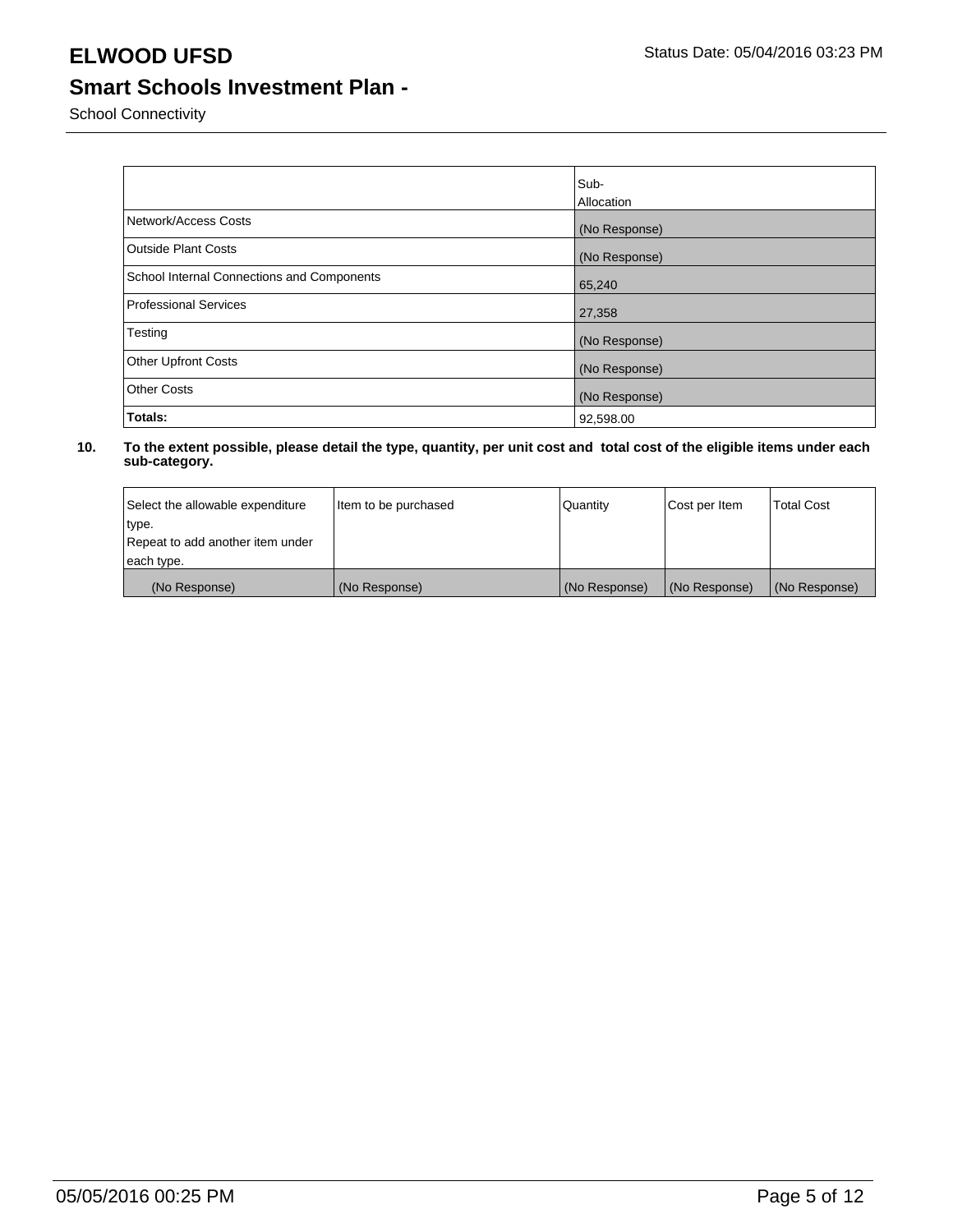Community Connectivity (Broadband and Wireless)

**1. Briefly describe how you intend to use Smart Schools Bond Act funds for high-speed broadband and/or wireless connectivity projects in the community.**

(No Response)

**2. Please describe how the proposed project(s) will promote student achievement and increase student and/or staff access to the Internet in a manner that enhances student learning and/or instruction outside of the school day and/or school building.**

(No Response)

**3. Community connectivity projects must comply with all the necessary local building codes and regulations (building and related permits are not required prior to plan submission).**

 $\Box$  I certify that we will comply with all the necessary local building codes and regulations.

**4. Please describe the physical location of the proposed investment.**

(No Response)

**5. Please provide the initial list of partners participating in the Community Connectivity Broadband Project, along with their Federal Tax Identification (Employer Identification) number.**

| <b>Project Partners</b> | Federal ID#   |
|-------------------------|---------------|
| (No Response)           | (No Response) |

**6. If you are submitting an allocation for Community Connectivity, complete this table.**

**Note that the calculated Total at the bottom of the table must equal the Total allocation for this category that you entered in the SSIP Overview overall budget.**

|                                    | Sub-Allocation |
|------------------------------------|----------------|
| Network/Access Costs               | (No Response)  |
| Outside Plant Costs                | (No Response)  |
| <b>Tower Costs</b>                 | (No Response)  |
| <b>Customer Premises Equipment</b> | (No Response)  |
| Professional Services              | (No Response)  |
| Testing                            | (No Response)  |
| <b>Other Upfront Costs</b>         | (No Response)  |
| <b>Other Costs</b>                 | (No Response)  |
| Totals:                            |                |

| Select the allowable expenditure | litem to be purchased | Quantity      | Cost per Item | <b>Total Cost</b> |
|----------------------------------|-----------------------|---------------|---------------|-------------------|
| type.                            |                       |               |               |                   |
| Repeat to add another item under |                       |               |               |                   |
| each type.                       |                       |               |               |                   |
| (No Response)                    | (No Response)         | (No Response) | (No Response) | (No Response)     |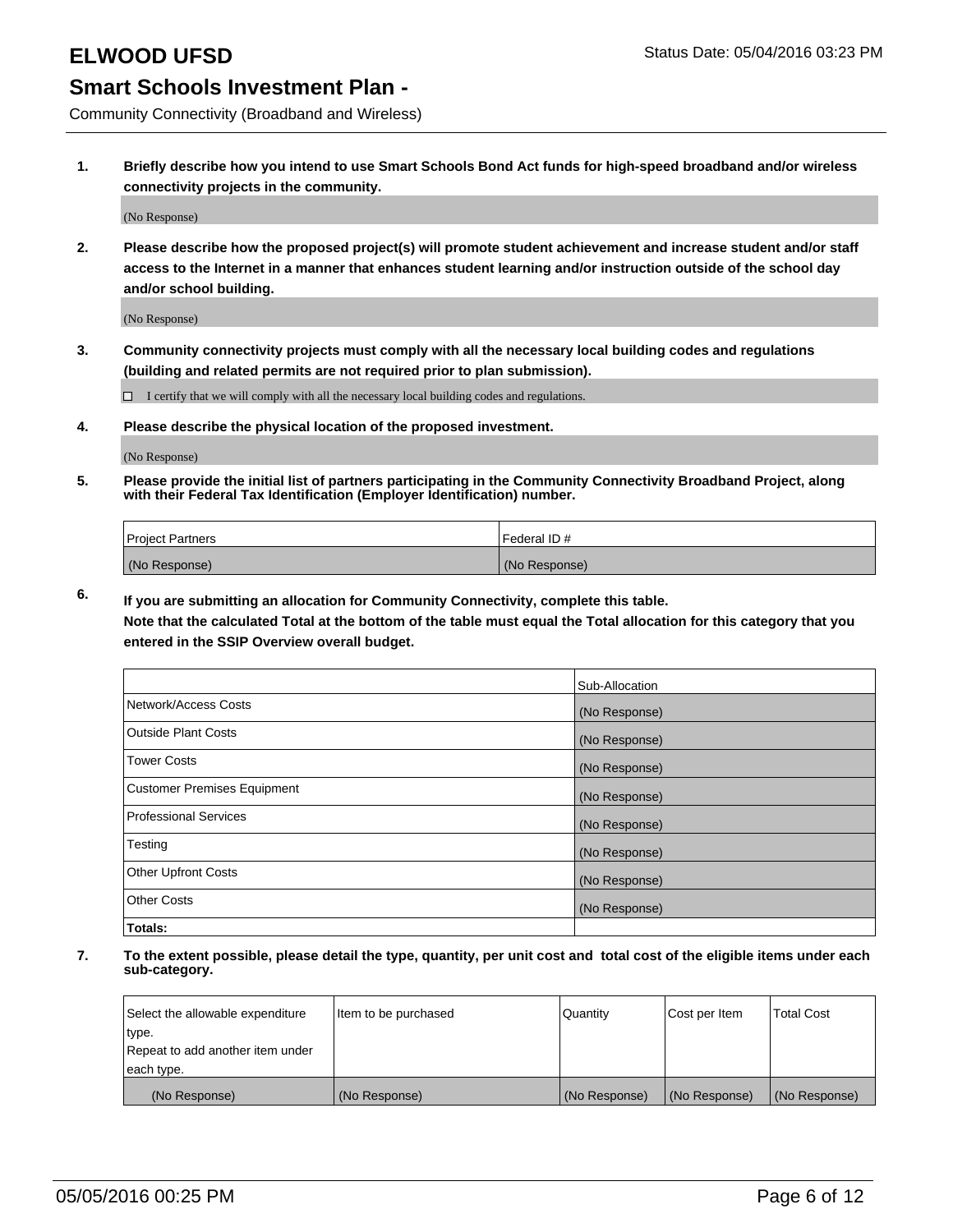### Classroom Learning Technology

**1. In order for students and faculty to receive the maximum benefit from the technology made available under the Smart Schools Bond Act, their school buildings must possess sufficient connectivity infrastructure to ensure that devices can be used during the school day. Smart Schools Investment Plans must demonstrate that sufficient infrastructure that meets the Federal Communications Commission's 100 Mbps per 1,000 students standard currently exists in the buildings where new devices will be deployed, or is a planned use of a portion of Smart Schools Bond Act funds, or is under development through another funding source.**

**Smart Schools Bond Act funds used for technology infrastructure or classroom technology investments must increase the number of school buildings that meet or exceed the minimum speed standard of 100 Mbps per 1,000 students and staff within 12 months. This standard may be met on either a contracted 24/7 firm service or a "burstable" capability. If the standard is met under the burstable criteria, it must be:**

**1. Specifically codified in a service contract with a provider, and**

**2. Guaranteed to be available to all students and devices as needed, particularly during periods of high demand, such as computer-based testing (CBT) periods.**

**Please describe how your district already meets or is planning to meet this standard within 12 months of plan submission.**

(No Response)

**1a. If a district believes that it will be impossible to meet this standard within 12 months, it may apply for a waiver of this requirement, as described on the Smart Schools website. The waiver must be filed and approved by SED prior to submitting this survey.**

 $\Box$  By checking this box, you are certifying that the school district has an approved waiver of this requirement on file with the New York State Education Department.

### **2. Connectivity Speed Calculator (Required)**

|                         | Number of<br>Students | Multiply by<br>100 Kbps | Divide by 1000 Current Speed<br>to Convert to<br>Required<br>Speed in Mb | in Mb            | Expected<br>Speed to be<br>Attained Within   Required<br>12 Months | <b>Expected Date</b><br>l When<br>Speed Will be<br>Met |
|-------------------------|-----------------------|-------------------------|--------------------------------------------------------------------------|------------------|--------------------------------------------------------------------|--------------------------------------------------------|
| <b>Calculated Speed</b> | (No<br>Response)      | (No Response)           | (No<br>Response)                                                         | (No<br>Response) | (No<br>Response)                                                   | (No<br>Response)                                       |

**3. If the district wishes to have students and staff access the Internet from wireless devices within the school building, or in close proximity to it, it must first ensure that it has a robust Wi-Fi network in place that has sufficient bandwidth to meet user demand.**

**Please describe how you have quantified this demand and how you plan to meet this demand.**

(No Response)

**4. All New York State public school districts are required to complete and submit an Instructional Technology Plan survey to the New York State Education Department in compliance with Section 753 of the Education Law and per Part 100.12 of the Commissioner's Regulations.**

**Districts that include educational technology purchases as part of their Smart Schools Investment Plan must have a submitted and approved Instructional Technology Plan survey on file with the New York State Education Department.**

 $\Box$  By checking this box, you are certifying that the school district has an approved Instructional Technology Plan survey on file with the New York State Education Department.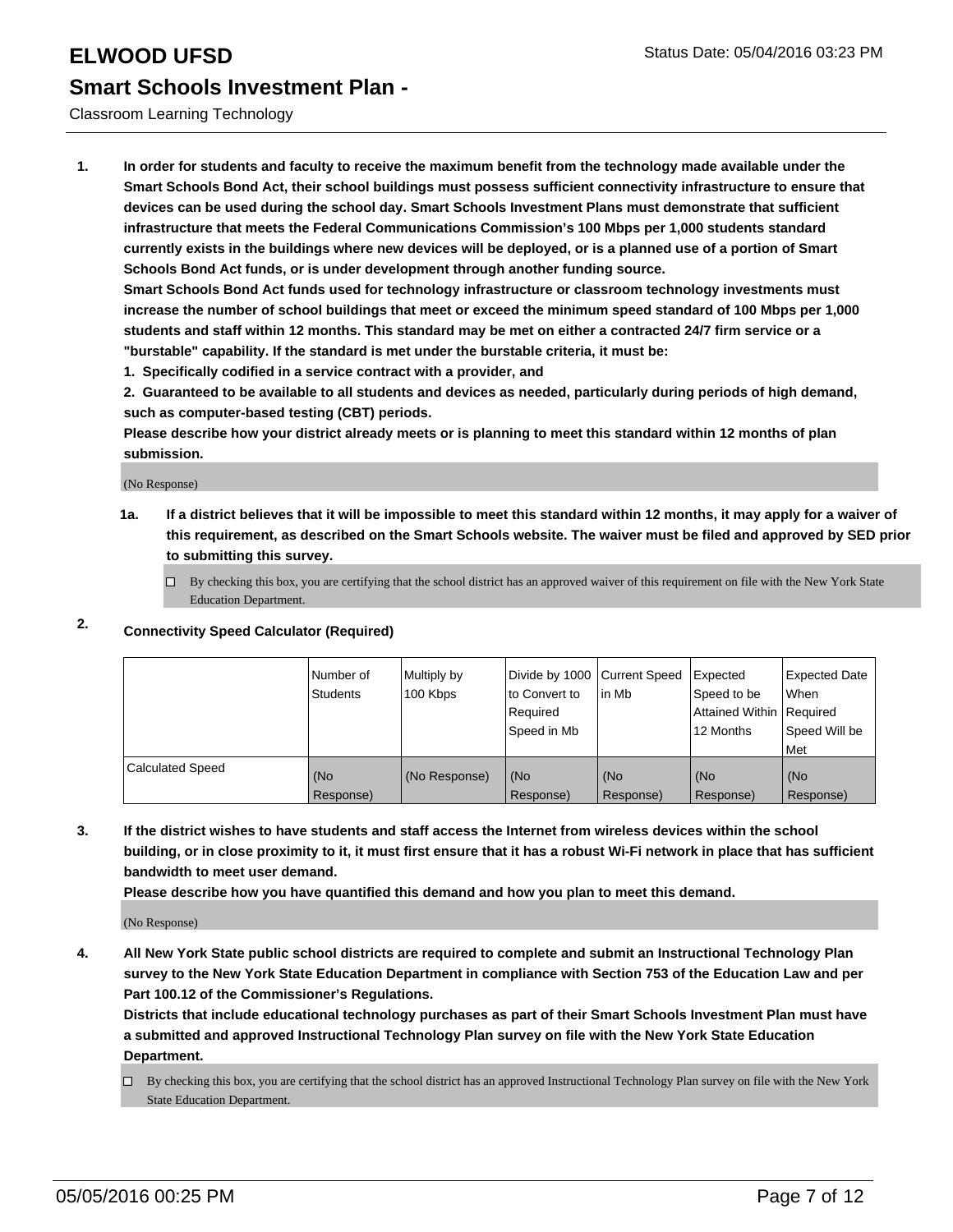#### Classroom Learning Technology

**5. Describe the devices you intend to purchase and their compatibility with existing or planned platforms or systems. Specifically address the adequacy of each facility's electrical, HVAC and other infrastructure necessary to install and support the operation of the planned technology.**

(No Response)

- **6. Describe how the proposed technology purchases will:**
	- **> enhance differentiated instruction;**
	- **> expand student learning inside and outside the classroom;**
	- **> benefit students with disabilities and English language learners; and**
	- **> contribute to the reduction of other learning gaps that have been identified within the district.**

**The expectation is that districts will place a priority on addressing the needs of students who struggle to succeed in a rigorous curriculum. Responses in this section should specifically address this concern and align with the district's Instructional Technology Plan (in particular Question 2 of E. Curriculum and Instruction: "Does the district's instructional technology plan address the needs of students with disabilities to ensure equitable access to instruction, materials and assessments?" and Question 3 of the same section: "Does the district's instructional technology plan address the provision of assistive technology specifically for students with disabilities to ensure access to and participation in the general curriculum?"**

(No Response)

**7. Where appropriate, briefly describe how the proposed technology purchases will enhance ongoing communication with parents and other stakeholders and help the district facilitate technology-based regional partnerships, including distance learning and other efforts.**

(No Response)

**8. Describe the district's plan to provide professional development to ensure that administrators, teachers and staff can employ the technology purchased to enhance instruction successfully.**

**Note: This response should be aligned and expanded upon in accordance with your district's response to Question 1 of F. Professional Development of your Instructional Technology Plan: "Please provide a summary of professional development offered to teachers and staff, for the time period covered by this plan, to support technology to enhance teaching and learning. Please include topics, audience and method of delivery within your summary."**

(No Response)

- **9. Districts must contact the SUNY/CUNY teacher preparation program that supplies the largest number of the district's new teachers to request advice on innovative uses and best practices at the intersection of pedagogy and educational technology.**
	- $\Box$  By checking this box, you certify that you have contacted the SUNY/CUNY teacher preparation program that supplies the largest number of your new teachers to request advice on these issues.
- **10. A district whose Smart Schools Investment Plan proposes the purchase of technology devices and other hardware must account for nonpublic schools in the district.**

**Are there nonpublic schools within your school district?**

□ Yes

 $\square$  No

**11. Nonpublic Classroom Technology Loan Calculator The Smart Schools Bond Act provides that any Classroom Learning Technology purchases made using Smart**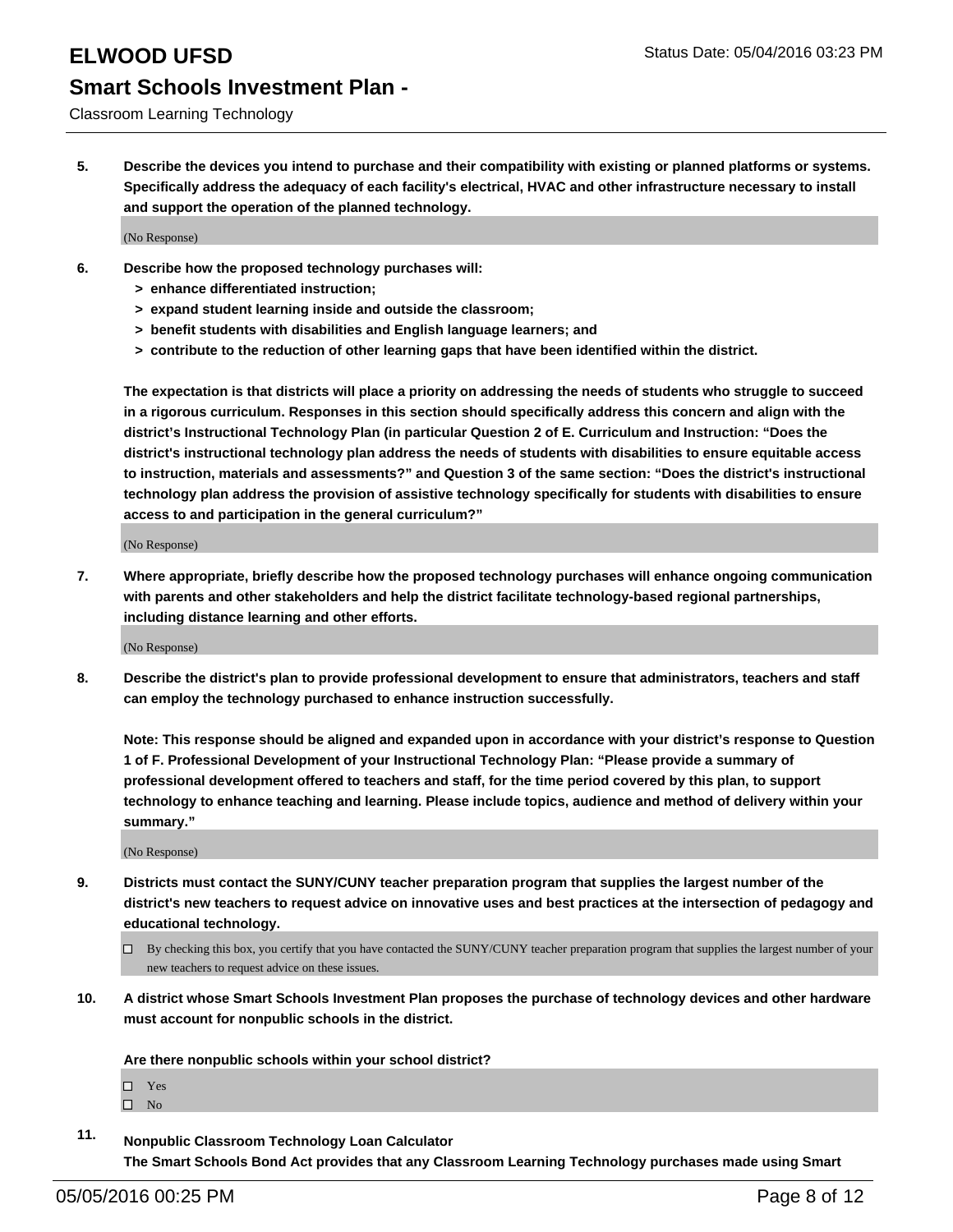Classroom Learning Technology

**Schools funds shall be lent, upon request, to nonpublic schools in the district. However, no school district shall be required to loan technology in amounts greater than the total obtained and spent on technology pursuant to the Smart Schools Bond Act and the value of such loan may not exceed the total of \$250 multiplied by the nonpublic school enrollment in the base year at the time of enactment. See:**

**http://www.p12.nysed.gov/mgtserv/smart\_schools/docs/Smart\_Schools\_Bond\_Act\_Guidance\_04.27.15\_Final.pdf.**

|                                     | 1. Classroom<br>Technology<br>Sub-allocation | l 2. Public<br>Enrollment<br>$(2014 - 15)$ | 3. Nonpublic<br><b>Enrollment</b><br>$(2014 - 15)$                                            | l 4. Sum of<br>l Public and<br>l Nonpublic<br>Enrollment | 5. Total Per<br>Pupil Sub-<br>lallocation | 6. Total<br>Nonpublic Loan  <br>Amount |
|-------------------------------------|----------------------------------------------|--------------------------------------------|-----------------------------------------------------------------------------------------------|----------------------------------------------------------|-------------------------------------------|----------------------------------------|
| Calculated Nonpublic Loan<br>Amount |                                              |                                            | (No Response)   (No Response)   (No Response)   (No Response)   (No Response)   (No Response) |                                                          |                                           |                                        |

**12. To ensure the sustainability of technology purchases made with Smart Schools funds, districts must demonstrate a long-term plan to maintain and replace technology purchases supported by Smart Schools Bond Act funds. This sustainability plan shall demonstrate a district's capacity to support recurring costs of use that are ineligible for Smart Schools Bond Act funding such as device maintenance, technical support, Internet and wireless fees, maintenance of hotspots, staff professional development, building maintenance and the replacement of incidental items. Further, such a sustainability plan shall include a long-term plan for the replacement of purchased devices and equipment at the end of their useful life with other funding sources.**

 $\Box$  By checking this box, you certify that the district has a sustainability plan as described above.

**13. Districts must ensure that devices purchased with Smart Schools Bond funds will be distributed, prepared for use, maintained and supported appropriately. Districts must maintain detailed device inventories in accordance with generally accepted accounting principles.**

 $\Box$  By checking this box, you certify that the district has a distribution and inventory management plan and system in place.

**14. If you are submitting an allocation for Classroom Learning Technology complete this table. Note that the calculated Total at the bottom of the table must equal the Total allocation for this category that you entered in the SSIP Overview overall budget.**

|                          | Sub-Allocation |
|--------------------------|----------------|
| Interactive Whiteboards  | (No Response)  |
| <b>Computer Servers</b>  | (No Response)  |
| <b>Desktop Computers</b> | (No Response)  |
| <b>Laptop Computers</b>  | (No Response)  |
| <b>Tablet Computers</b>  | (No Response)  |
| Other Costs              | (No Response)  |
| Totals:                  |                |

| Select the allowable expenditure | Iltem to be Purchased | Quantity      | Cost per Item | <b>Total Cost</b> |
|----------------------------------|-----------------------|---------------|---------------|-------------------|
| type.                            |                       |               |               |                   |
| Repeat to add another item under |                       |               |               |                   |
| each type.                       |                       |               |               |                   |
| (No Response)                    | (No Response)         | (No Response) | (No Response) | (No Response)     |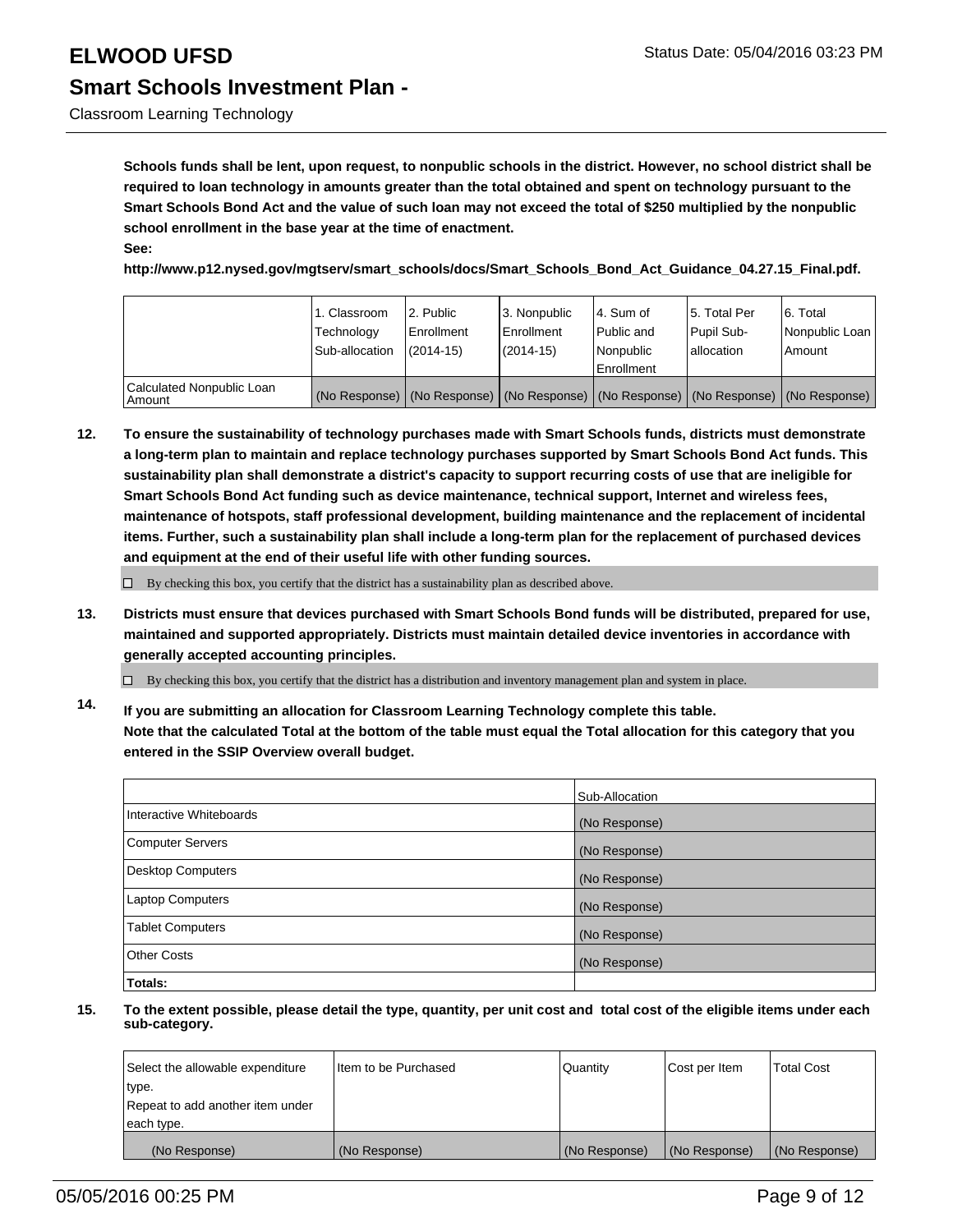Pre-Kindergarten Classrooms

**1. Provide information regarding how and where the district is currently serving pre-kindergarten students and justify the need for additional space with enrollment projections over 3 years.**

(No Response)

- **2. Describe the district's plan to construct, enhance or modernize education facilities to accommodate prekindergarten programs. Such plans must include:**
	- **Specific descriptions of what the district intends to do to each space;**
	- **An affirmation that pre-kindergarten classrooms will contain a minimum of 900 square feet per classroom;**
	- **The number of classrooms involved;**
	- **The approximate construction costs per classroom; and**
	- **Confirmation that the space is district-owned or has a long-term lease that exceeds the probable useful life of the improvements.**

(No Response)

**3. Smart Schools Bond Act funds may only be used for capital construction costs. Describe the type and amount of additional funds that will be required to support ineligible ongoing costs (e.g. instruction, supplies) associated with any additional pre-kindergarten classrooms that the district plans to add.**

(No Response)

**4. All plans and specifications for the erection, repair, enlargement or remodeling of school buildings in any public school district in the State must be reviewed and approved by the Commissioner. Districts that plan capital projects using their Smart Schools Bond Act funds will undergo a Preliminary Review Process by the Office of Facilities Planning.**

| Project Number |  |
|----------------|--|
| (No Response)  |  |

**5. If you have made an allocation for Pre-Kindergarten Classrooms, complete this table. Note that the calculated Total at the bottom of the table must equal the Total allocation for this category that you**

**entered in the SSIP Overview overall budget.**

|                                          | Sub-Allocation |
|------------------------------------------|----------------|
| Construct Pre-K Classrooms               | (No Response)  |
| Enhance/Modernize Educational Facilities | (No Response)  |
| Other Costs                              | (No Response)  |
| Totals:                                  |                |

| Select the allowable expenditure | Item to be purchased | Quantity      | Cost per Item | <b>Total Cost</b> |
|----------------------------------|----------------------|---------------|---------------|-------------------|
| type.                            |                      |               |               |                   |
| Repeat to add another item under |                      |               |               |                   |
| each type.                       |                      |               |               |                   |
| (No Response)                    | (No Response)        | (No Response) | (No Response) | (No Response)     |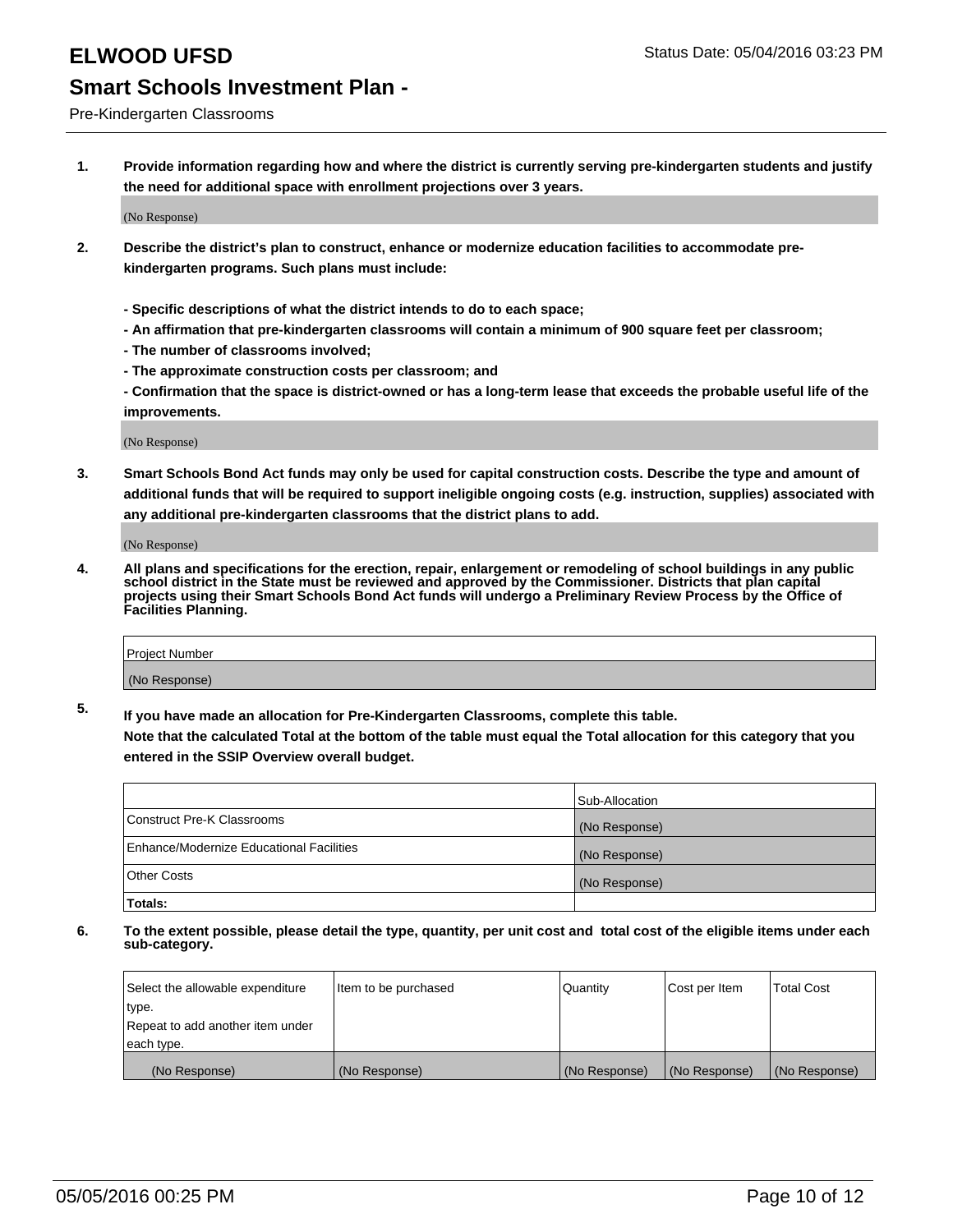Replace Transportable Classrooms

**1. Describe the district's plan to construct, enhance or modernize education facilities to provide high-quality instructional space by replacing transportable classrooms.**

(No Response)

**2. All plans and specifications for the erection, repair, enlargement or remodeling of school buildings in any public school district in the State must be reviewed and approved by the Commissioner. Districts that plan capital projects using their Smart Schools Bond Act funds will undergo a Preliminary Review Process by the Office of Facilities Planning.**

| Project Number |  |
|----------------|--|
| (No Response)  |  |

**3. For large projects that seek to blend Smart Schools Bond Act dollars with other funds, please note that Smart Schools Bond Act funds can be allocated on a pro rata basis depending on the number of new classrooms built that directly replace transportable classroom units.**

**If a district seeks to blend Smart Schools Bond Act dollars with other funds describe below what other funds are being used and what portion of the money will be Smart Schools Bond Act funds.**

(No Response)

**4. If you have made an allocation for Replace Transportable Classrooms, complete this table. Note that the calculated Total at the bottom of the table must equal the Total allocation for this category that you entered in the SSIP Overview overall budget.**

|                                                | Sub-Allocation |
|------------------------------------------------|----------------|
| Construct New Instructional Space              | (No Response)  |
| Enhance/Modernize Existing Instructional Space | (No Response)  |
| <b>Other Costs</b>                             | (No Response)  |
| Totals:                                        |                |

| Select the allowable expenditure | Item to be purchased | Quantity      | Cost per Item | <b>Total Cost</b> |
|----------------------------------|----------------------|---------------|---------------|-------------------|
| type.                            |                      |               |               |                   |
| Repeat to add another item under |                      |               |               |                   |
| each type.                       |                      |               |               |                   |
| (No Response)                    | (No Response)        | (No Response) | (No Response) | (No Response)     |